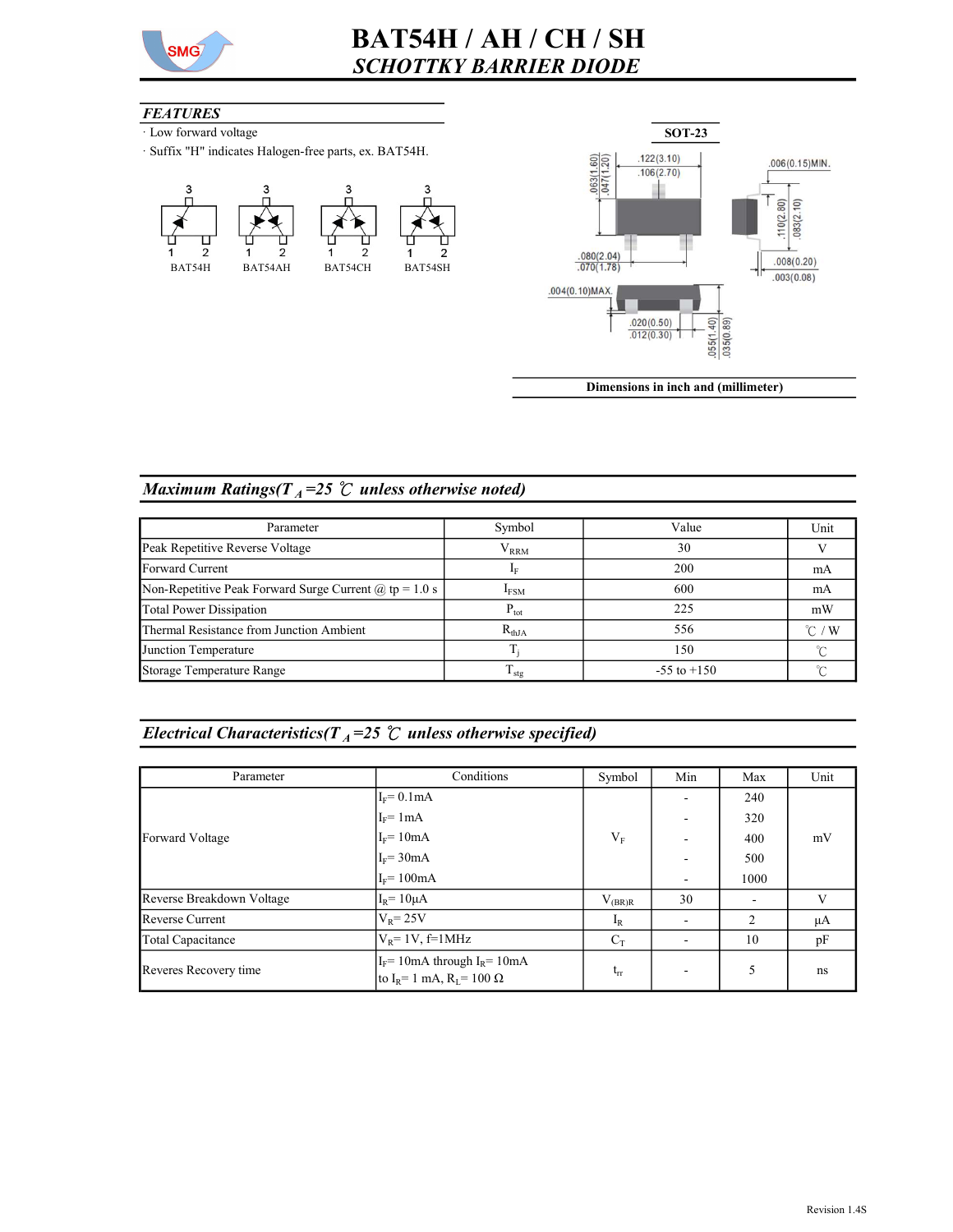

# BAT54H / AH / CH / SH SCHOTTKY BARRIER DIODE

### RATINGS AND CHARACTERISTIC CURVES

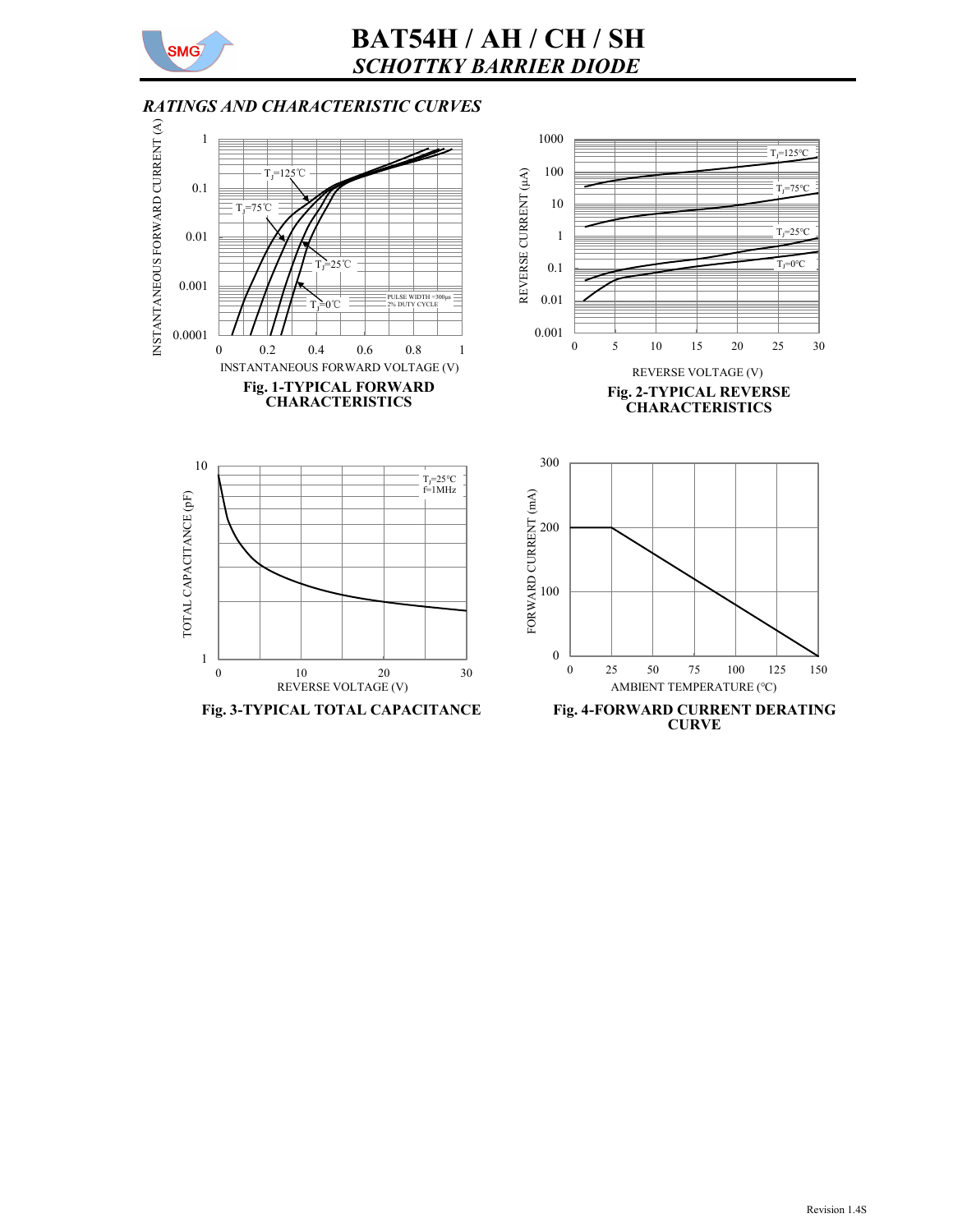

## TAPE & REEL SPECIFICATION



| Item                   | Symbol | SO 1-25           |  |  |
|------------------------|--------|-------------------|--|--|
| Carrier width          | $A_0$  | $3.20 \pm 0.10$   |  |  |
| Carrier length         | $B_0$  | $2.90 \pm 0.10$   |  |  |
| Carrier depth          | K      | $1.50 \pm 0.10$   |  |  |
| Sprocket hole          | d      | $1.50 \pm 0.10$   |  |  |
| Reel outside diameter  | D      | $178.00 \pm 2.00$ |  |  |
| Feed hole width        | $D_0$  | $13.00 \pm 0.50$  |  |  |
| Reel inner diameter    | $D_1$  | MIN. 50.00        |  |  |
| Sprocke hole position  | E      | $1.75 \pm 0.10$   |  |  |
| Punch hole position    | F      | $3.50 \pm 0.10$   |  |  |
| Sprocke hole pitch     | $P_0$  | $4.00 \pm 0.10$   |  |  |
| Punch hole pitch       | $P_1$  | $4.00 \pm 0.10$   |  |  |
| Embossment center      | $P_2$  | $2.00 \pm 0.10$   |  |  |
| Overall tape thickness | T      | $0.20 \pm 0.05$   |  |  |
| Tape width             | W      | $8.00 \pm 0.20$   |  |  |
| Reel width             | W1     | MAX. 14.50        |  |  |

#### ORDER INFORMATION

| rackage | ' Size<br>Reel |  |
|---------|----------------|--|
| - 1     | 711            |  |

#### MARKING CODE

| Part Number | Marking Code |
|-------------|--------------|
| BAT54H      | Ι4           |
| BAT54AH     | I 42         |
| BAT54CH     | L43          |
| BAT54SH     | T 44         |